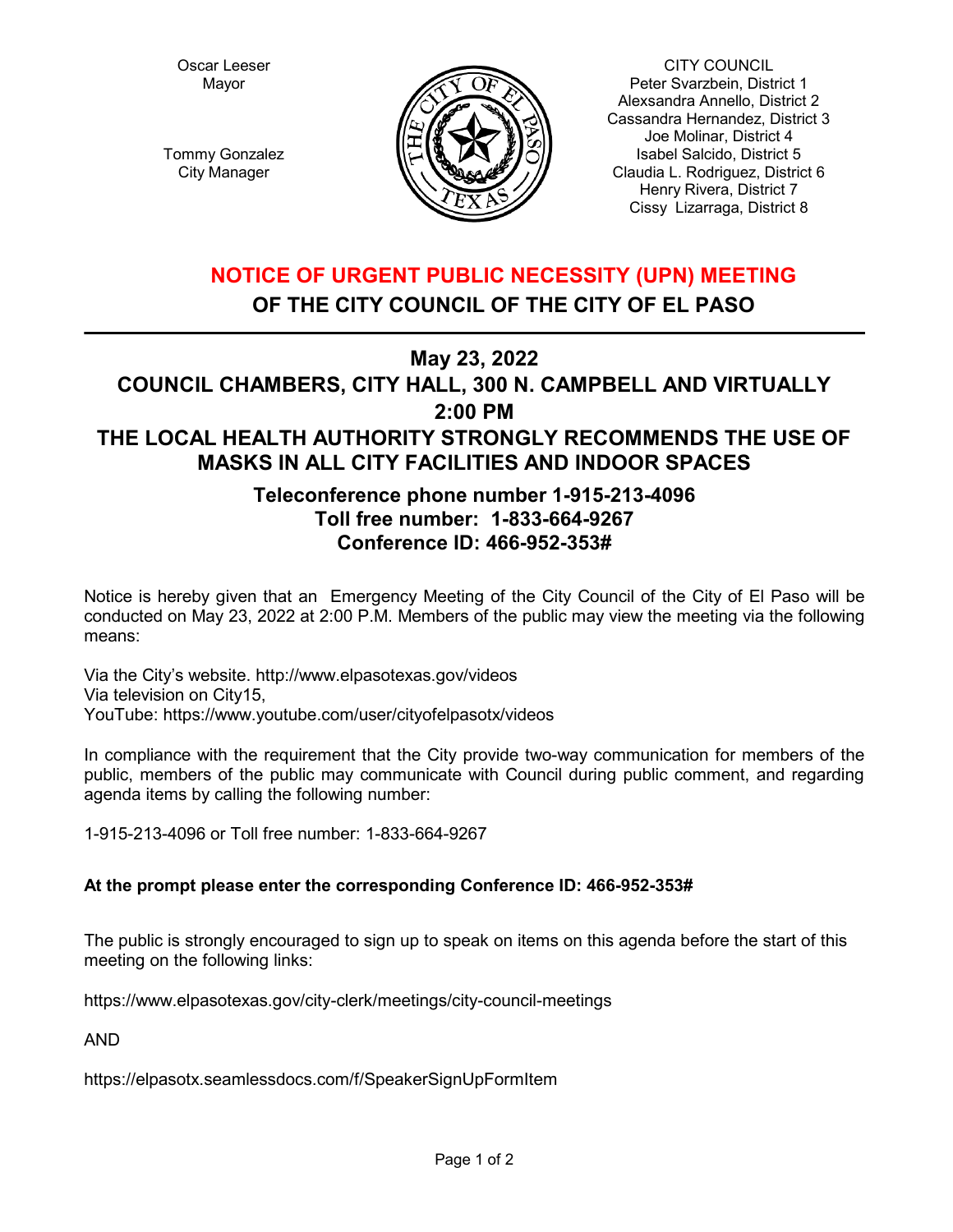## **A quorum of City Council must participate in the meeting.**

## **AGENDA**

**1.** Discussion and action on an Emergency Ordinance authorizing the City Manager to assign personnel and resources to assist in addressing the Humanitarian and Public Safety Crisis resulting from a mass migration through El Paso.

**All Districts**

MEETING

City Manager's Office, Chief Mario D'Agostino, (915) 212-5605

## **EXECUTIVE SESSION**

The City Council of the City of El Paso may retire into EXECUTIVE SESSION pursuant to Section 3.5A of the El Paso City Charter and the Texas Government Code, Chapter 551, Subchapter D, to discuss any of the following: (The items listed below are matters of the sort routinely discussed in Executive Session, but the City Council of the City of El Paso may move to Executive Session any of the items on this agenda, consistent with the terms of the Open Meetings Act and the Rules of City Council.) The City Council will return to open session to take any final action and may also, at any time during the meeting, bring forward any of the following items for public discussion, as appropriate.

Section 551.071 CONSULTATION WITH ATTORNEY Section 551.072 DELIBERATION REGARDING REAL PROPERTY Section 551.073 DELIBERATION REGARDING PROSPECTIVE GIFTS Section 551.074 PERSONNEL MATTERS Section 551.076 DELIBERATION REGARDING SECURITY DEVICES OR SECURITY AUDITS Section 551.087 DELIBERATION REGARDING ECONOMIC DEVELOPMENT NEGOTIATIONS Section 551.089 DELIBERATION REGARDING SECURITY DEVICES OR SECURITY AUDITS; CLOSED

## **ADJOURN**

**22-655**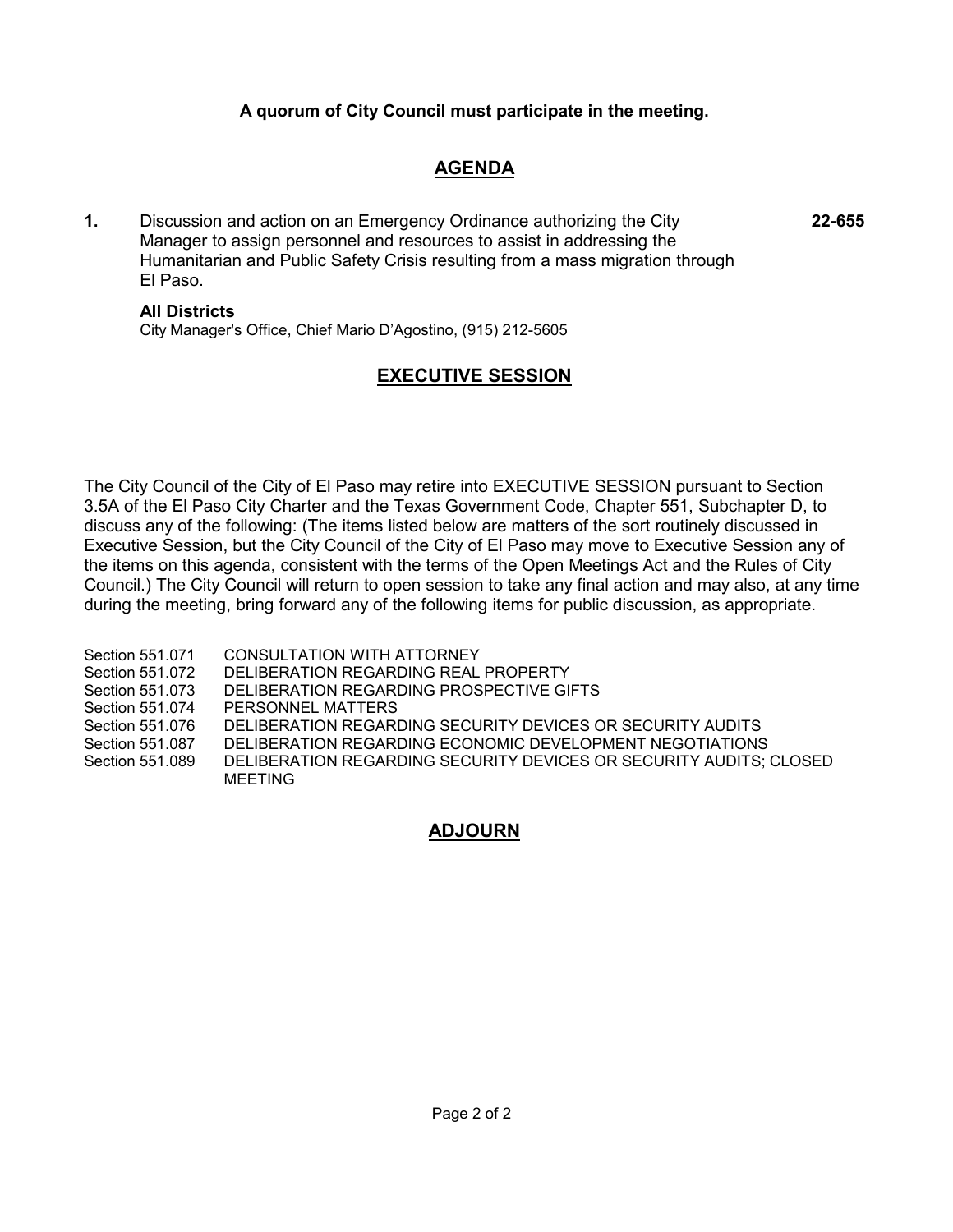

## **Office of the City Attorney**

#### **MAYOR** Oscar Leeser

## **M E M O R A N D U M**

| <b>CITY COUNCIL</b>                                                                     | TO:                                                                                                                                                                                                                                                                                                                                                          | Laura Prine, City Clerk                                                     |
|-----------------------------------------------------------------------------------------|--------------------------------------------------------------------------------------------------------------------------------------------------------------------------------------------------------------------------------------------------------------------------------------------------------------------------------------------------------------|-----------------------------------------------------------------------------|
| <b>District 1</b><br>Peter Svarzbein                                                    | FROM:                                                                                                                                                                                                                                                                                                                                                        | Karla M. Nieman, City Attorney                                              |
| <b>District 2</b><br>Alexsandra Annello                                                 | <b>SUBJECT:</b>                                                                                                                                                                                                                                                                                                                                              | Justification for a Meeting to Discuss Matter of Urgent Public<br>Necessity |
| <b>District 3</b><br>Cassandra Hernandez                                                | DATE:                                                                                                                                                                                                                                                                                                                                                        | May 23, 2022                                                                |
| <b>District 4</b><br>Joe Molinar                                                        | During today's City Council Work Session Meeting, City Council considered item Number 1<br>on that agenda which was posted as:<br>Discussion and action on an Emergency Ordinance of the City of El Paso, Texas extending a<br>Disaster Declaration due to a humanitarian, security, and economic crisis resulting from a<br>mass migration through El Paso. |                                                                             |
| <b>District 5</b><br><b>Isabel Salcido</b><br><b>District 6</b><br>Claudia L. Rodriguez |                                                                                                                                                                                                                                                                                                                                                              |                                                                             |
| <b>District 7</b><br>Henry Rivera                                                       | City Council heard the statistics regarding the current migrant crisis situation and<br>reviewed the U.S. Customs and Border Protection's data for Southwest Land Border                                                                                                                                                                                     |                                                                             |
| <b>District 8</b><br>Cissy Lizarraga                                                    | Encounters and Southwest Land Border Encounters (By Component) as related to the<br>removal of Title 42. Although Title 42 remains in effect at the present time, it is still<br>subject to federal litigation. Furthermore, the CBP statistics show the dramatic increase<br>in apprehensions in the El Paso sector.                                        |                                                                             |
| <b>CITY MANAGER</b><br>Tommy Gonzalez                                                   | Both Chief Mario D'Agostino and Chief Jorge Rodriguez provided Council with a<br>presentation that explained the circumstances that existed in El Paso in 2019, as a result of<br>the large numbers of immigrants that were being processed through El Paso. The<br>presentation also discussed the current number of immigrants encountered in the El Paso  |                                                                             |

presentation also discussed the current number of immigrants encountered in the El Paso region, and the likelihood that those numbers would continue to increase based on information provided in previous briefings with federal law enforcement agencies. Although the item was posted to extend a Disaster Declaration the Mayor did not sign the Declaration prior to May 23, 2022, therefore Council could not vote to extend the declaration.

Various Council members asked questions of both Chiefs and asked for what alternatives they had in responding to the immigration influx. Chief D'Agostino and myself explained the motion that was approved by Council in March of 2019 that allowed the City Manager to assist local NGO's with transporting and sheltering immigrants arriving in El Paso.

**Karla M. Nieman - City Attorney**

P.O. Box 1890/ El Paso, Texas 79950-1890 /915-212-0033 / Facsimile: 915-212-0034[/ www.elpasotexas.gov](http://www.elpasotexas.gov/)

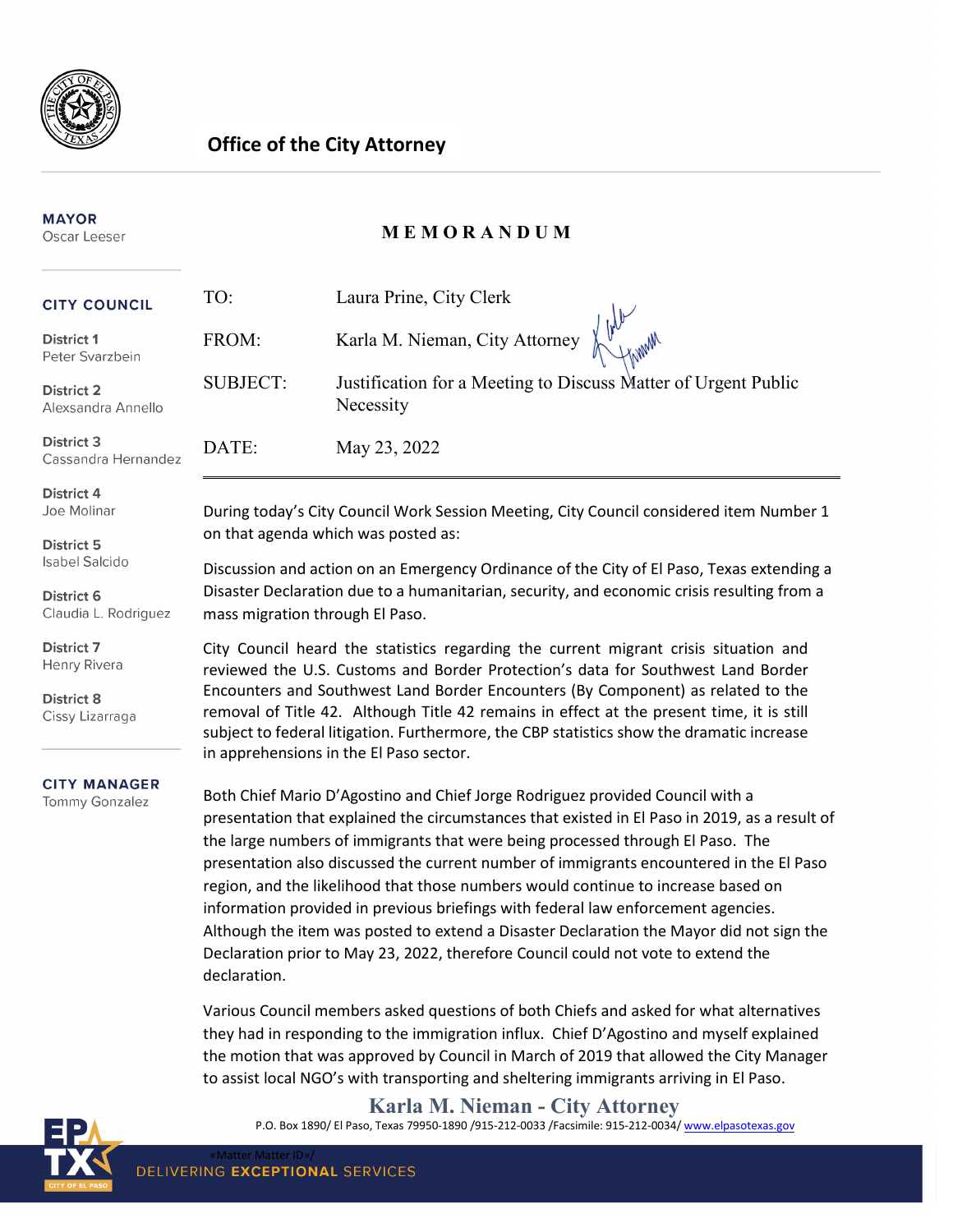## **Office of the City Attorney**

Based on the information provided to Council regarding the large influx of immigrant encounters in the El Paso region, as well as the limited amount of shelter capacity, limited number of volunteers to staff the shelters, limited modes of public transportation in our region, as well as the likelihood that Title 42 can still be lifted, immediate action is necessary from Council to be able to address this emergency affecting life, health, property, and the public peace.

It is for all these reason that the Council was justified in calling for a meeting for today at 2 p.m. under City Code Section 2.06.050 Items of Urgent Public Necessity and under the powers granted to the Council under Article III, The City Council, Section 3.10 Emergency Ordinances to Discuss an Emergency Ordinance Authorizing the City Manager to Assign Personnel and Resources to Assist in Addressing the Humanitarian and Public Safety Crisis Resulting from Mass Migration Through El Paso.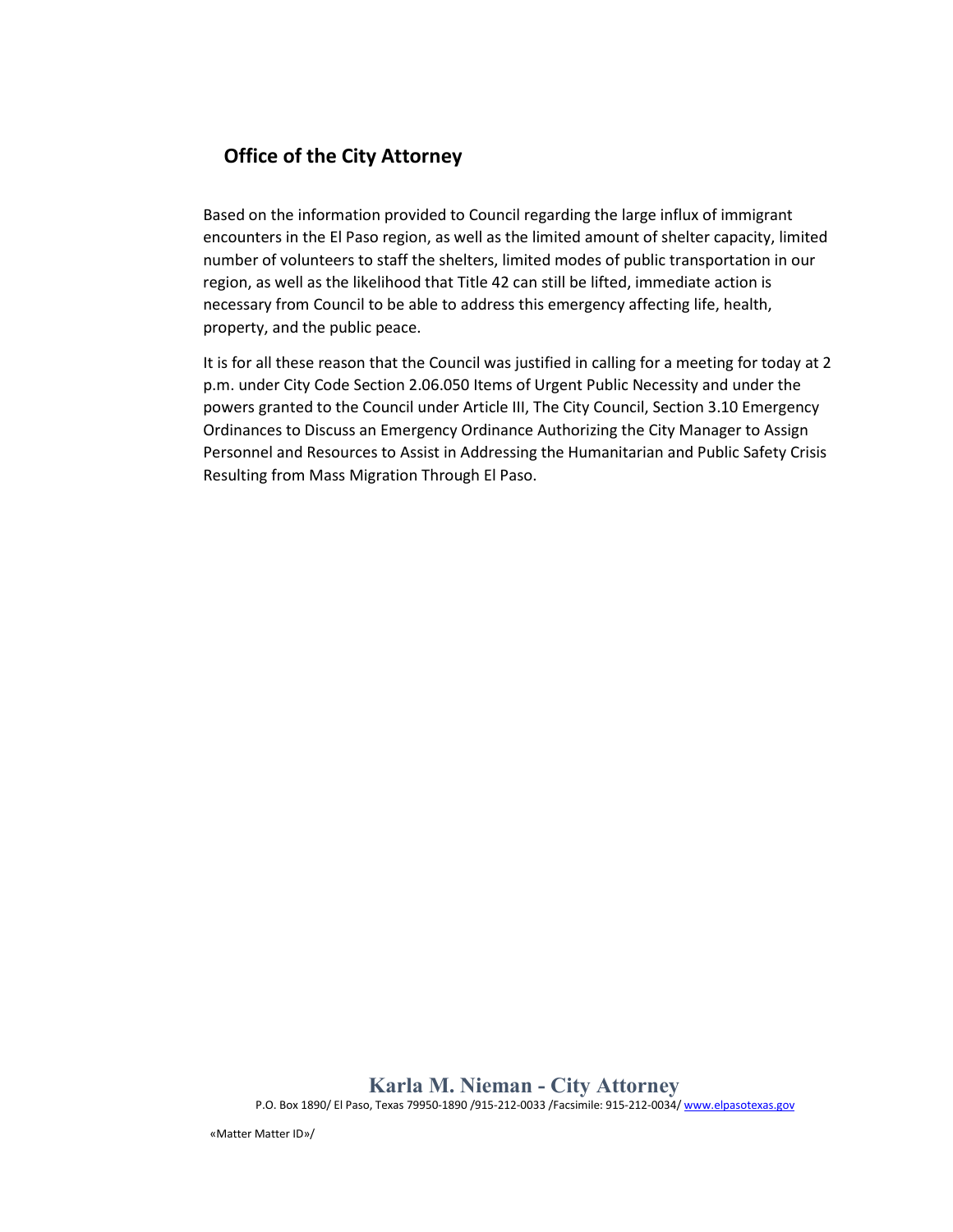## **CITY OF EL PASO, TEXAS AGENDA ITEM DEPARTMENT HEAD'S SUMMARY FORM**

**AGENDA DATE: May 23, 2022 PUBLIC HEARING DATE: May 23, 2022**

**CONTACT PERSON(S) NAME AND PHONE NUMBER: Mario M. D'Agostino, DCM (915) 212-5605**

**DISTRICT(S) AFFECTED: All Districts** 

**STRATEGIC GOAL: Goal 2. Set the Standard for a Safe and Secure City** 

**SUBGOAL: 2.1 Maintain standing as one of the nation's top safest cities**

#### **SUBJECT:**

**APPROVE a resolution / ordinance / lease to do what? OR AUTHORIZE the City Manager to do what? Be descriptive of what we want Council to approve. Include \$ amount if applicable.**

AN EMERGENCY ORDINANCE AUTHORIZING THE CITY MANAGER TO ASSIGN PERSONNEL AND RESOURCES TO ASSIST IN ADDRESSING THE HUMANITARIAN AND PUBLIC SAFETY CRISIS RESULTING FROM MASS MIGRATION THROUGH EL PASO.

#### **BACKGROUND / DISCUSSION:**

**Discussion of the what, why, where, when, and how to enable Council to have reasonably complete description of the contemplated action. This should include attachment of bid tabulation, or ordinance or resolution if appropriate. What are the benefits to the City of this action? What are the citizen concerns?**

City Council heard the statistics regarding the current migrant crisis situation and reviewed the U.S. Customs and Border Protection's data for Southwest Land Border Encounters and Southwest Land Border Encounters (By Component) as related to the removal of Title 42. Although Title 42 remains in effect at the present time, it is still subject to federal litigation. Furthermore, the CBP statistics show the dramatic increase in apprehensions in the El Paso sector.

### **PRIOR COUNCIL ACTION:**

**Has the Council previously considered this item or a closely related one?** Previous motion on migrant support in 2019.

### **AMOUNT AND SOURCE OF FUNDING:**

**How will this item be funded? Has the item been budgeted? If so, identify funding source by account numbers and description of account. Does it require a budget transfer?** N/A

**HAVE ALL AFFECTED DEPARTMENTS BEEN NOTIFIED? \_X\_\_ YES \_\_\_NO** 

**PRIMARY DEPARTMENT:** 

**SECONDARY DEPARTMENT:** 

| *******************REQUIRED                                 AUTHORIZATION******************** |  |
|-----------------------------------------------------------------------------------------------|--|
|-----------------------------------------------------------------------------------------------|--|

 $\frac{10}{2}$ 

\_\_\_\_\_\_\_\_\_\_\_\_\_\_\_\_\_\_\_\_\_\_\_\_\_\_\_\_\_\_\_\_\_\_\_\_\_\_\_\_\_\_\_\_\_\_\_\_\_\_\_\_\_\_\_\_\_\_\_\_\_\_\_\_\_\_\_\_\_\_\_\_\_\_\_\_\_\_\_

**DEPARTMENT HEAD:**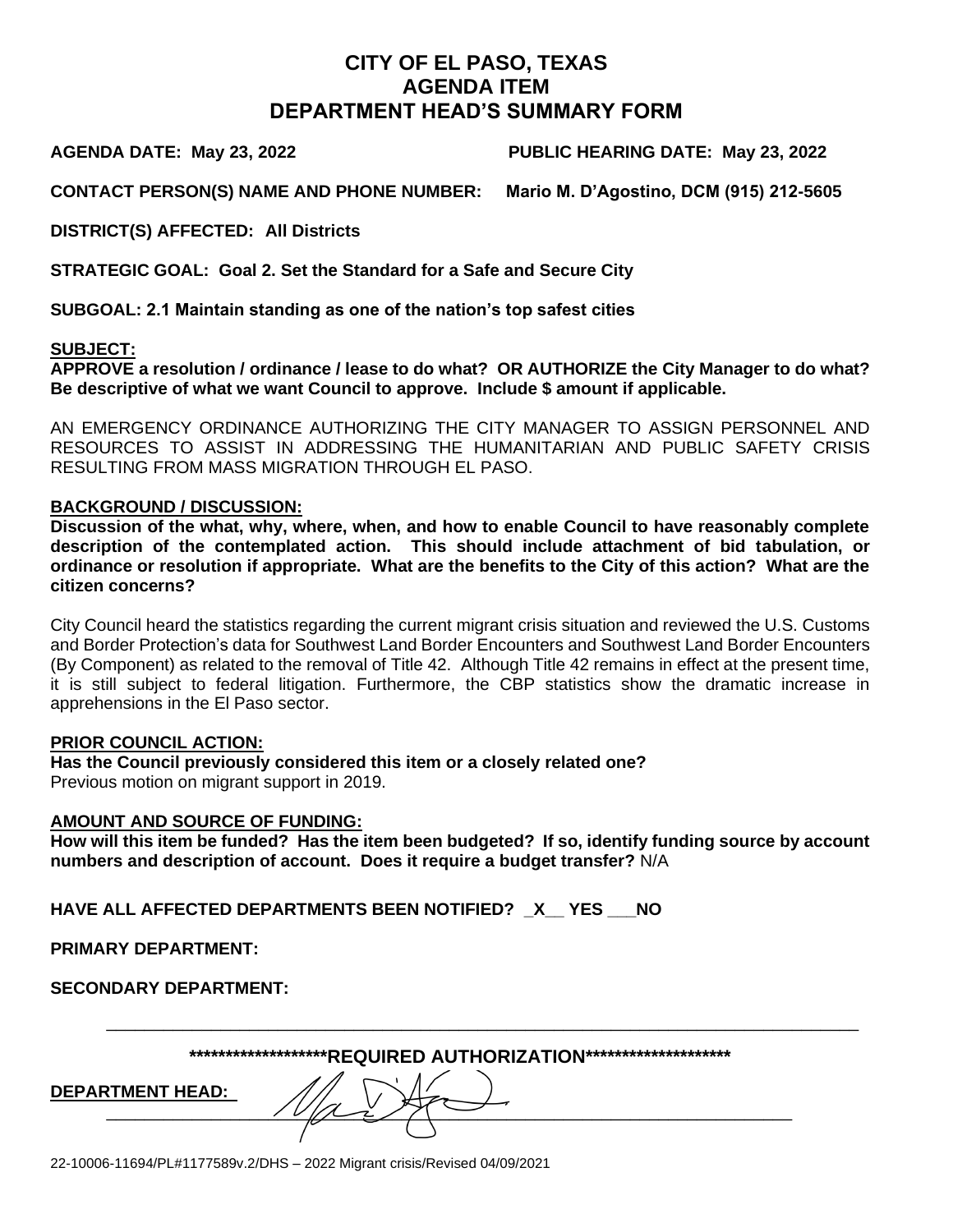**(If Department Head Summary Form is initiated by Purchasing, client department should sign also)**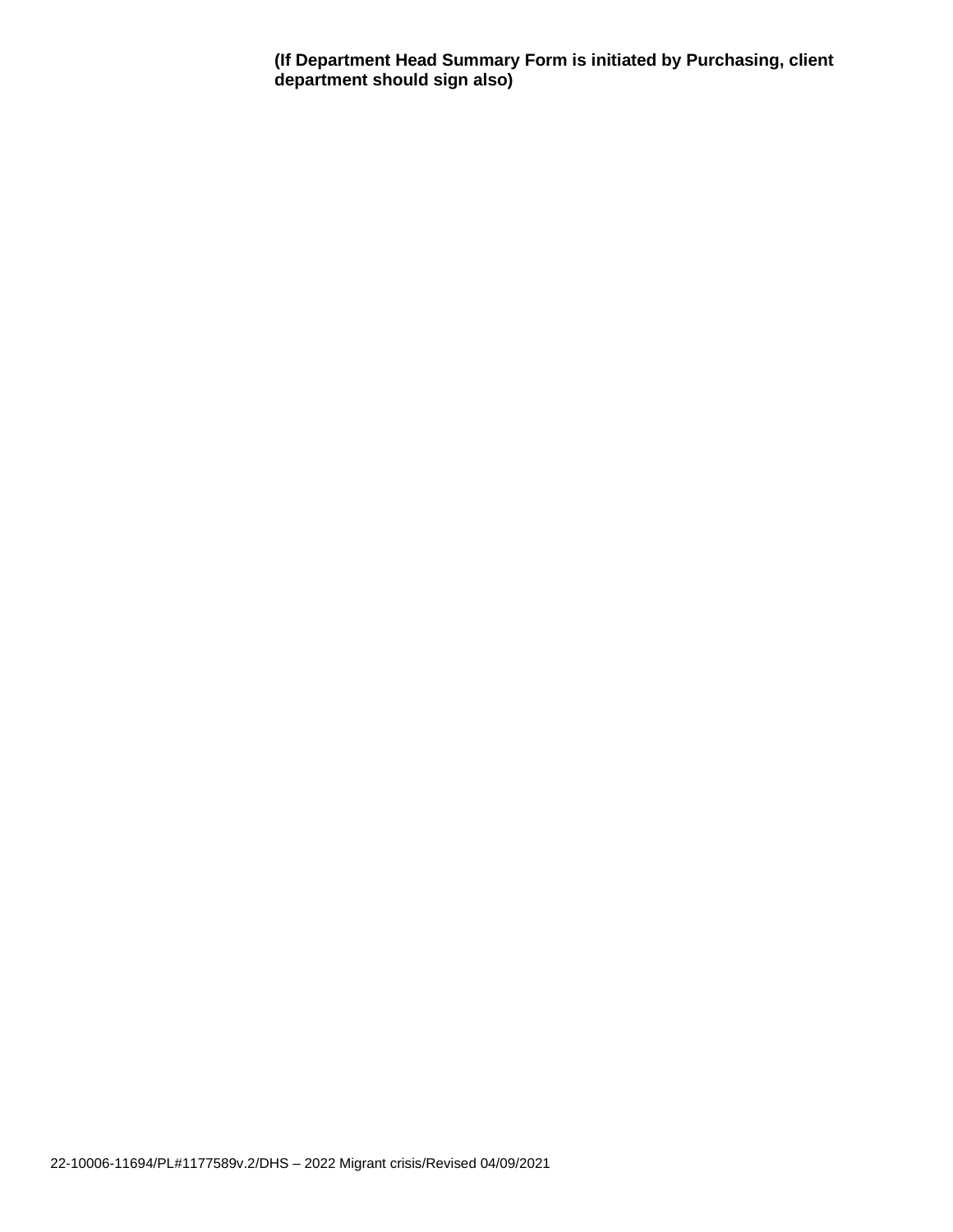#### **ORDINANCE NO. \_\_\_\_\_\_\_\_\_\_\_\_\_\_\_**

### **AN EMERGENCY ORDINANCE AUTHORIZING THE CITY MANAGER TO ASSIGN PERSONNEL AND RESOURCES TO ASSIST IN ADDRESSING THE HUMANITARIAN AND PUBLIC SAFETY CRISIS RESULTING FROM A MASS MIGRATION THROUGH EL PASO**

**WHEREAS**, thousands of migrants from Latin America have already gathered at or near the U.S.- Mexico border in hopes that President Biden will ease immigration restrictions that will make it easier to enter the United States; and

**WHEREAS**, because of war between Russia and Ukraine and the political situation in Turkey, Ukrainians, Russians, and Turks are arriving at the Southern border for admission to the United States; and

**WHEREAS,** on April 1, 2022, the Centers for Disease Control and Prevention ("CDC") announced the repeal of the Public Health Services Act, 42 U.S.C. §265 ("Title 42"), which was expected to allow for the inflow of migrants from the southern border; and

**WHEREAS,** federal litigation ensued to enjoin the CDC from repealing Title 42; and

**WHEREAS,** the Southwest had 234,088 land border encounters in the month of April, 2022; and

**WHEREAS,** the El Paso sector of CBP had 29,838 land border encounters in the month of April, 2022 and a total of 143,124 encounters for federal fiscal year 2022; and

**WHEREAS**, although Title 42 remains in place as a result of the federal litigation, the number of Border Patrol encounters remain high averaging 1,200 to 1,500 per day; and

**WHEREAS,** due to this high volume, the number of refugees and asylum seekers continues to climb resulting in 400-500 releases to the Annunciation House, a local nongovernmental organization ("NGO") on a daily basis; and

**WHEREAS,** on some days, the number of releases is lower due to the limited NGO space; and

**WHEREAS,** when the City faced a migrant surge in March of 2019, the NGO was able to establish over thirty hospitality sites throughout the El Paso region, versus today's fifteen hospitality sites; and

**WHEREAS,** the primary challenge is that the NGO does not have the volunteer base to sustain or increase current capacity at its current fifteen hospitality sites (twelve in El Paso, Texas, one in Las Cruces, New Mexico, one in Deming, New Mexico, and another in Albuquerque, New

Mexico; and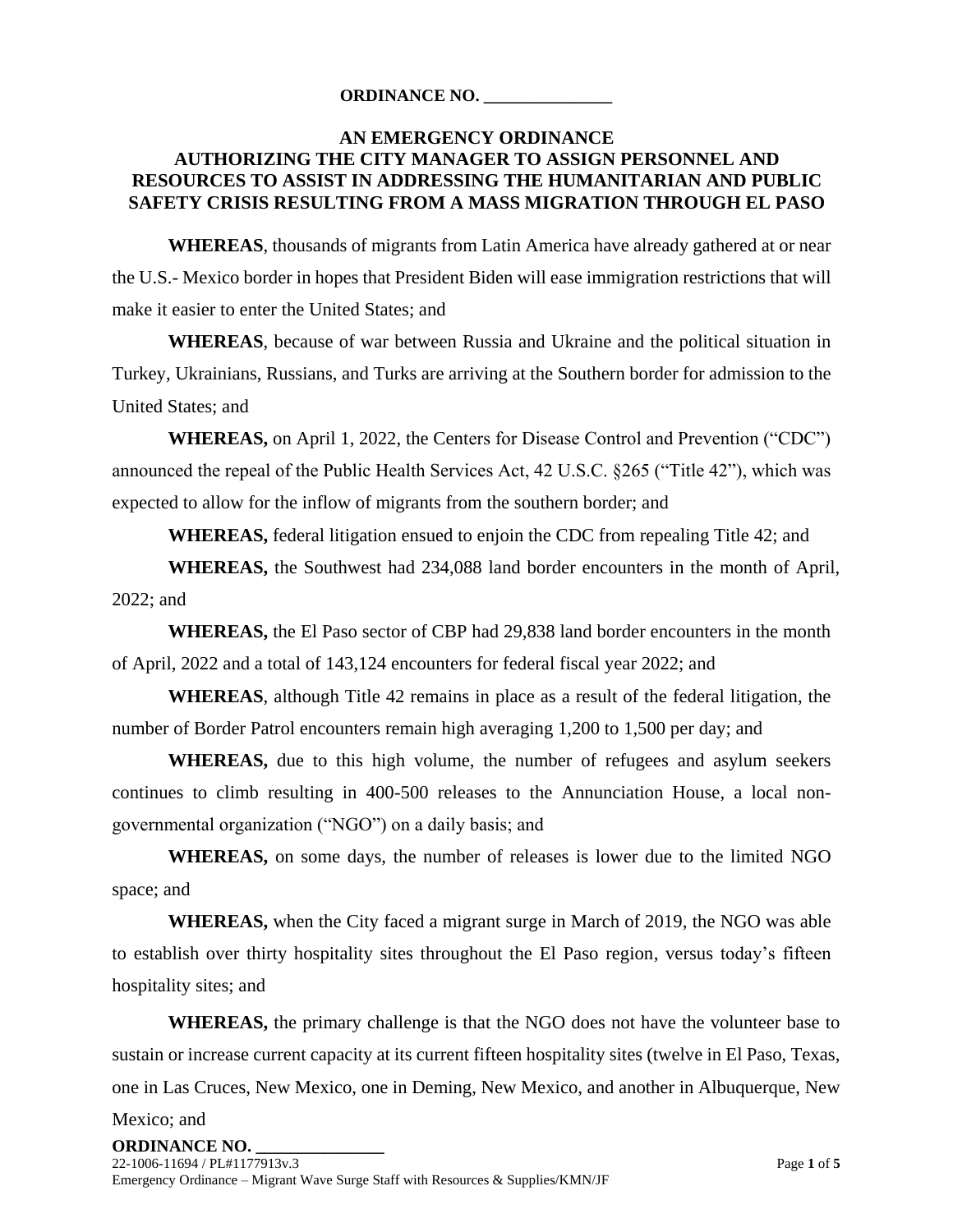**WHEREAS,** although NGO volunteer recruitment efforts will continue, it is not anticipated that the volunteer base will keep up with the current demand, despite the NGO having identified additional facilities that could receive migrants; and

**WHEREAS,** when the U.S. Customs and Border Protection's ("CBP") Central Processing Center is over capacity and NGO space is unavailable, that is when the potential for street releases arises; and

**WHEREAS,** on May 15, 2022, the federal authorities released 119 single adults on the downtown streets of the City of El Paso; and

**WHEREAS,** in response to the May 15, 2022, street release, the El Paso City-County Office of Emergency Management ("OEM") reallocated twenty-nine COVID-19 Operations staff to assist as migrant shelter surge staff, and on May 17, 2022, this staff began orientation training at Casa del Refugiado, the NGO's largest hospitality site; and

**WHEREAS,** OEM has created a job specification, for general disaster operations to include humanitarian relief duties to hire and assign staff to assist with NGO capacity; and

**WHEREAS**, the El Paso City Charter Section 3.10, allows for the adoption of one or more emergency ordinances to meet a public emergency affecting life, health, property, or the public peace; and

**WHEREAS**, Section 121.003 of the Texas Health & Safety Code states that a municipality may enforce any law that is reasonably necessary to protect public health; and

**WHEREAS,** Section 122.006 of the Texas Health & Safety Code provides home-rule municipalities express authority to adopt rules to protect the health of persons in the municipality, including quarantine rules to protect the residents against communicable disease; and

**WHEREAS,** OEM continues to provide COVID-19 isolation and quarantine hotel support to migrant shelters, expanding operations when outbreaks occur in congregate shelter facilities; and

**WHEREAS,** OEM has provided isolation and quarantine services to over 2,293 migrants in close coordination with NGOs since April 2020; and

**WHEREAS,** the release of mass groups of people without access to potable water, food, or shelter exposes the migrants and El Paso residents to the origination and spread of potential and actual disease; and

**WHEREAS**, there are significant public safety and security concerns related to the wave of migration, including but not limited to the risk to injury or loss of life with migrants in El Paso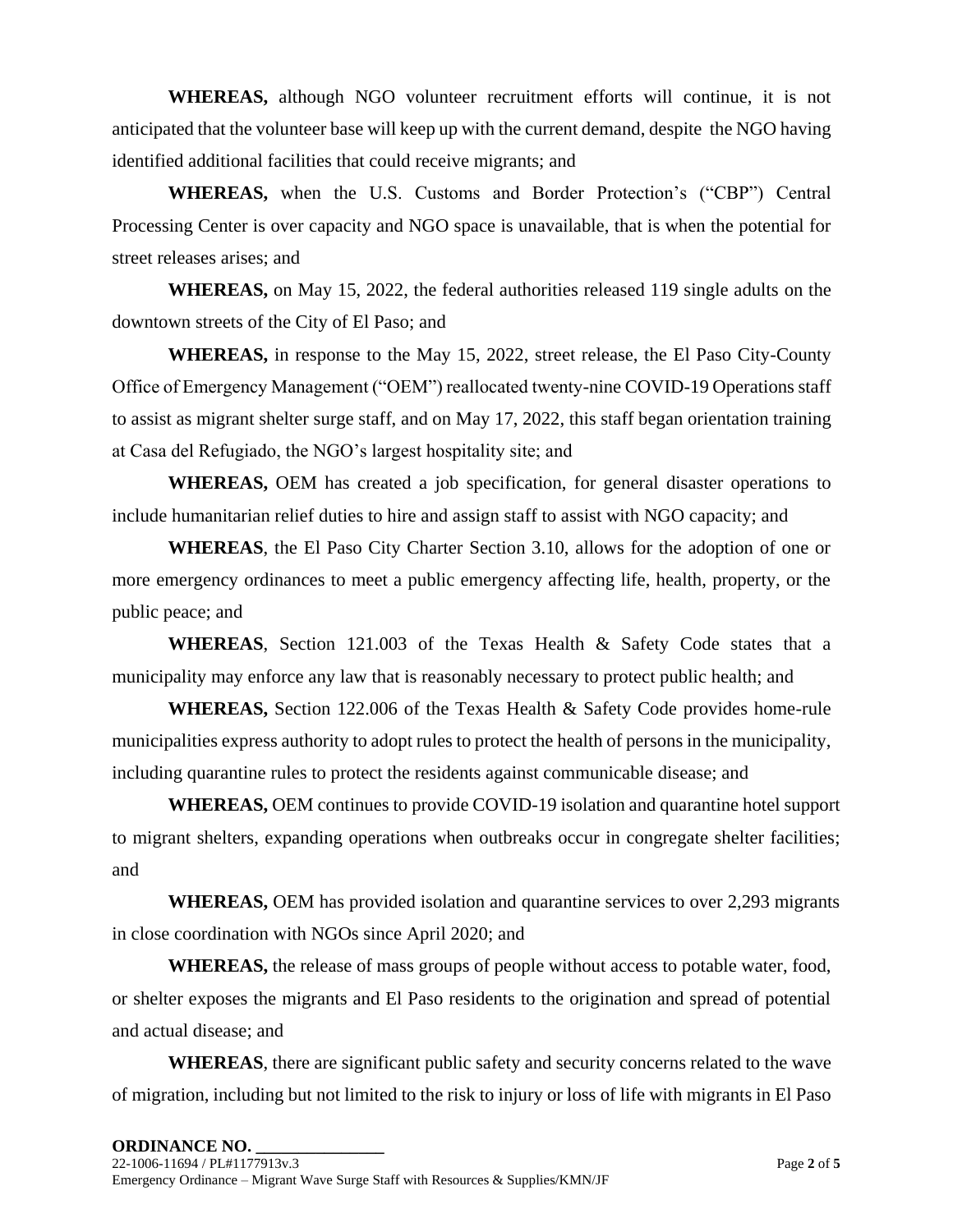streets with little or no resources on days that reach hot or cold temperatures and the inherent risks that come with increased demand on local shelters; and

**WHEREAS,** for these reasons, the City is faced with the imminent threat of widespread injury or loss of life resulting from a surge in transient migrants traveling to the region during an ongoing global pandemic; and

**WHEREAS,** there is the potential for loss of property for both residents and migrants due to those who would take financial advantage of this wave of migrants; and

**WHEREAS**, the City of El Paso is home to 4 of the 28 international ports of entry between Texas and Mexico; and

**WHEREAS**, based on mass migration events in the recent past, the City anticipates significant delays at the international ports-of-entry to include trade; and

**WHEREAS,** the potential encampment of large groups of migrants on City rights of way and parks poses safety risks to migrants and citizens alike; and

**WHEREAS,** in awaiting the due support of the federal government, the City finds that the expenditure of public funds for staff to coordinate resources and supplies, serve as shelter surge staff and transport of migrants released in the City of El Paso accomplishes a valid public purpose of protecting public infrastructure, and protecting the health, safety and welfare of the citizens of El Paso; and

**WHEREAS**, in order to protect the health of persons in the municipality, the City Council wishes to continue to assist the local NGO with surge staff, coordination of resources and supplies, and transportation in light of the continued high number of community releases; and

**WHEREAS,** OEM and the City will continue to prepare and evaluate the need for mass emergency sheltering in anticipation of the eventual repeal of Title 42 and other regional migration surges that may impact the El Paso region; and

**WHEREAS**, this Ordinance shall remain in effect until otherwise terminated, re-enacted, or superseded by a conflicting ordinance, El Paso Local Health Authority Ordinance, or state or federal law.

# **NOW THEREFORE, BE IT ORDAINED BY THE CITY COUNCIL OF THE CITY OF EL PASO, TEXAS:**

## **SECTION 1. DECLARATION OF EMERGENCY AND DESCRIPTION**.

1) A public emergency affecting life, health, property, or the public peace exists due to the release of mass groups of people without access to potable water, food, or shelter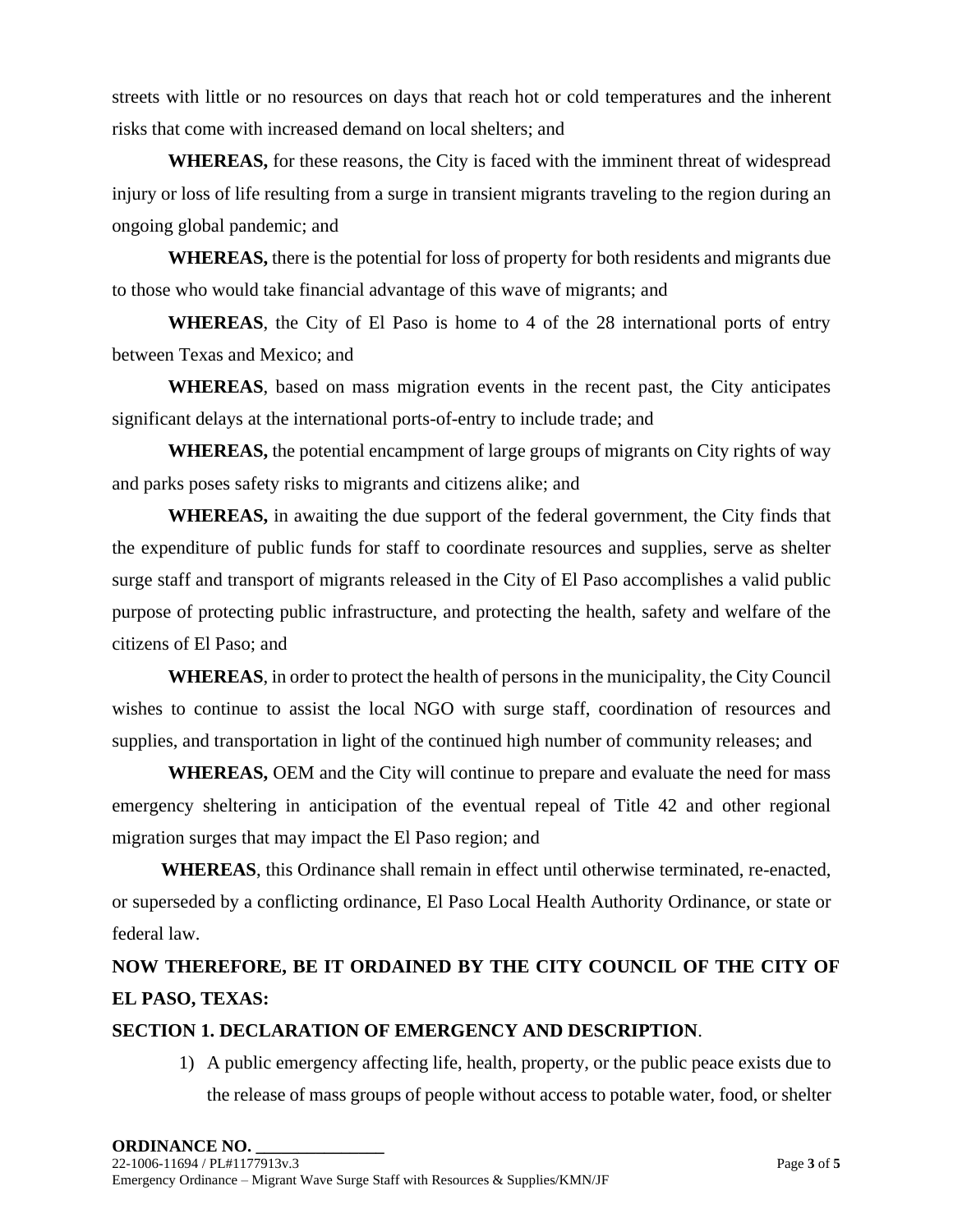within the City of El Paso as follows:

- a. exposing the migrants to life endangering hot or cold temperatures;
- b. exposing the migrants and El Paso residents to the origination and spread of potential and actual disease;
- c. exposing City property, infrastructure, migrants and El Paso citizens to safety issues involved in the potential encampment of large groups of migrants on city rights of way and parks; and
- d. requiring the City to dedicate its first responders as necessary to maintain the public peace.

## **SECTION 2. EMERGENCY ACTION**.

- 1) In order to protect the public health, safety and welfare, the City Manager is granted broad authority to take all action necessary to commit, direct, and assign necessary personnel and resources, with the exception of financial contributions to provide humanitarian relief to migrants released by federal authorities into the El Paso community;
- 2) The OEM will continue to request reimbursement for resources and expenditures used in addressing the continual arrival and release of migrants through the Emergency Food and Shelter Program;
- 3) Upon the City Attorney's Office review, the City Manager or designee is authorized to execute any and all necessary documents to address the public emergency.
- 4) The City Manager is directed to provide reports every thirty days to City Council of the budgetary impacts of the City's efforts to address the current immigration influx, such report to include but not be limited to expenses pertaining to transportation and personnel.
- 5) The City of El Paso may conduct emergency procurements in accordance with all applicable state law to acquire goods and services necessary to address the public emergency.

### **SECTION 3. CITY CHARTER 3.10**.

This Ordinance is adopted as an emergency measure with the unanimous vote of the City Council Representatives present and the consent of the Mayor and pursuant to El Paso City Charter Section 3.10.